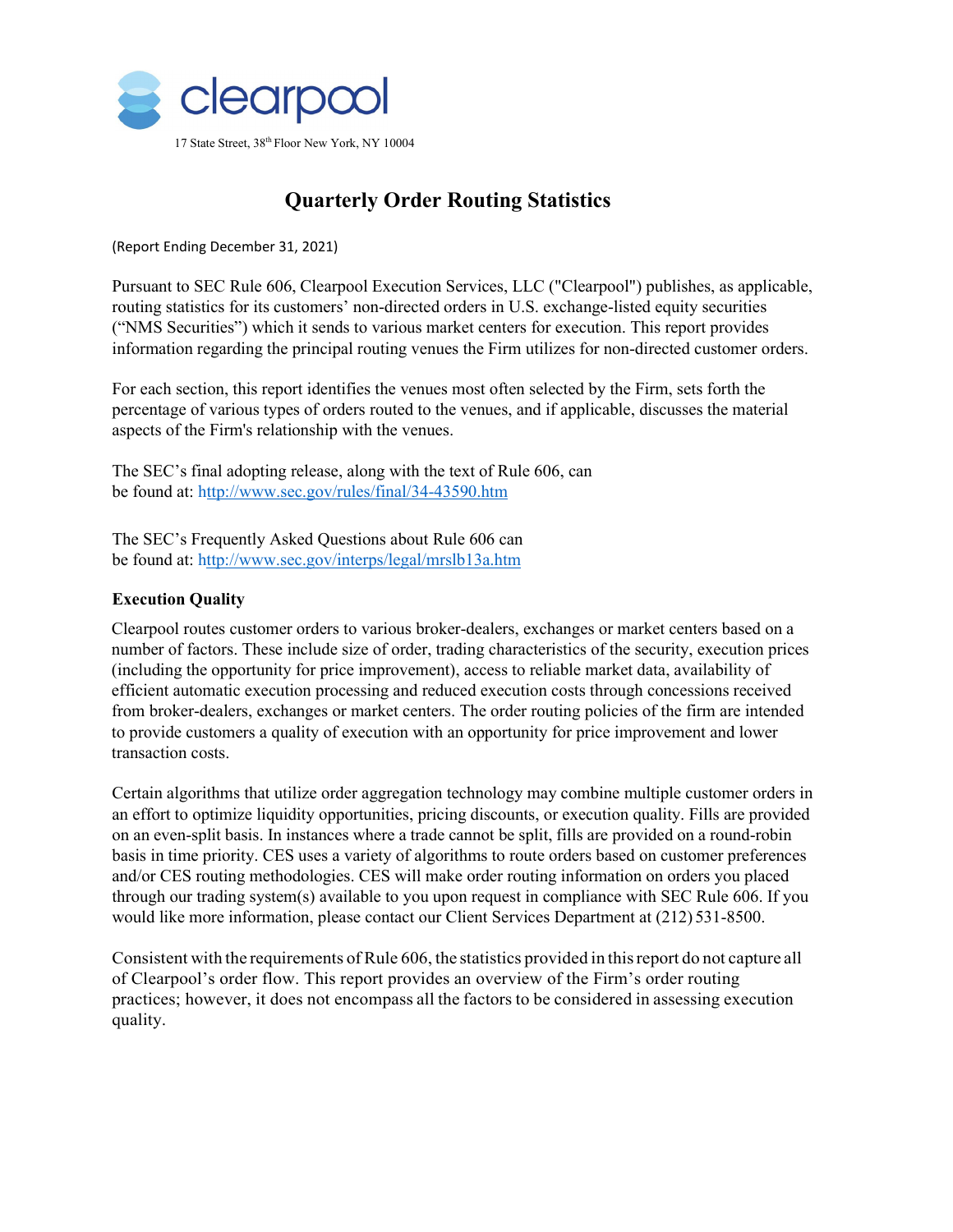

### **Directed Orders**

Directed orders may, depending on circumstances, be routed first to an intermediary routing broker before being routed to the venue of choice. Clearpool elects to use an intermediary routing broker when it lacks venue membership, for economic reasons or for other reasons it deems appropriate in its sole discretion.

## **All Orders Treated as Not Held**

All orders routed to Clearpool are treated as "not held" regardless of any specification to the contrary. This means Clearpool is not held to the size and price of transactions reported to the consolidated tape or reflected in the National Best Bid and Offer ("NBBO"). Orders will be handled according to the protocols of the algorithm or execution strategy selected. CES uses a variety of algorithms to route orders based on customer preferences and/or CES routing methodologies. CES will make order routing information on orders you placed through our trading system(s) available to you upon request.

### **Payment for Order Flow Disclosure**

Clearpool receives order flow payments for directing customer orders in equity securities. Substantially all order flow payments relate to liquidity rebates from exchanges, which are received directly or indirectly, via pass-through agreements with other broker-dealers. Schedules delineating orders eligible for such rebates and the applicable rates are published publicly by the various market centers and exchanges. Liquidity rebates are considered payment for order flow even though they may not offset Clearpool's liquidity charges relating to its order flow from market centers. CES may receive remuneration for directing orders to a broker or dealer and may route orders to market centers, including national securities exchanges, alternative trading systems, electronic communications networks, and broker-dealers that may offer credits for orders that provide liquidity and may assess fees for orders that take liquidity. In some cases, the credits offered by a market center may exceed the charges assessed, such that a market center may make a payment to CES in relation to orders directed to such market center. Such remuneration, if any, is considered compensation to us.

While Clearpool did not have any orders that required reporting under SEC Rule 606(a) for the latest quarter, the average net credits/charges per share for the participating exchanges are disclosed below.

At time of publication, exchange rate schedules for participating exchanges could be found at the following URL links. Please note that the exchanges reserve the right to change their rates without notice and may also change their URL links.

The Net Rates and URL links are in the following table: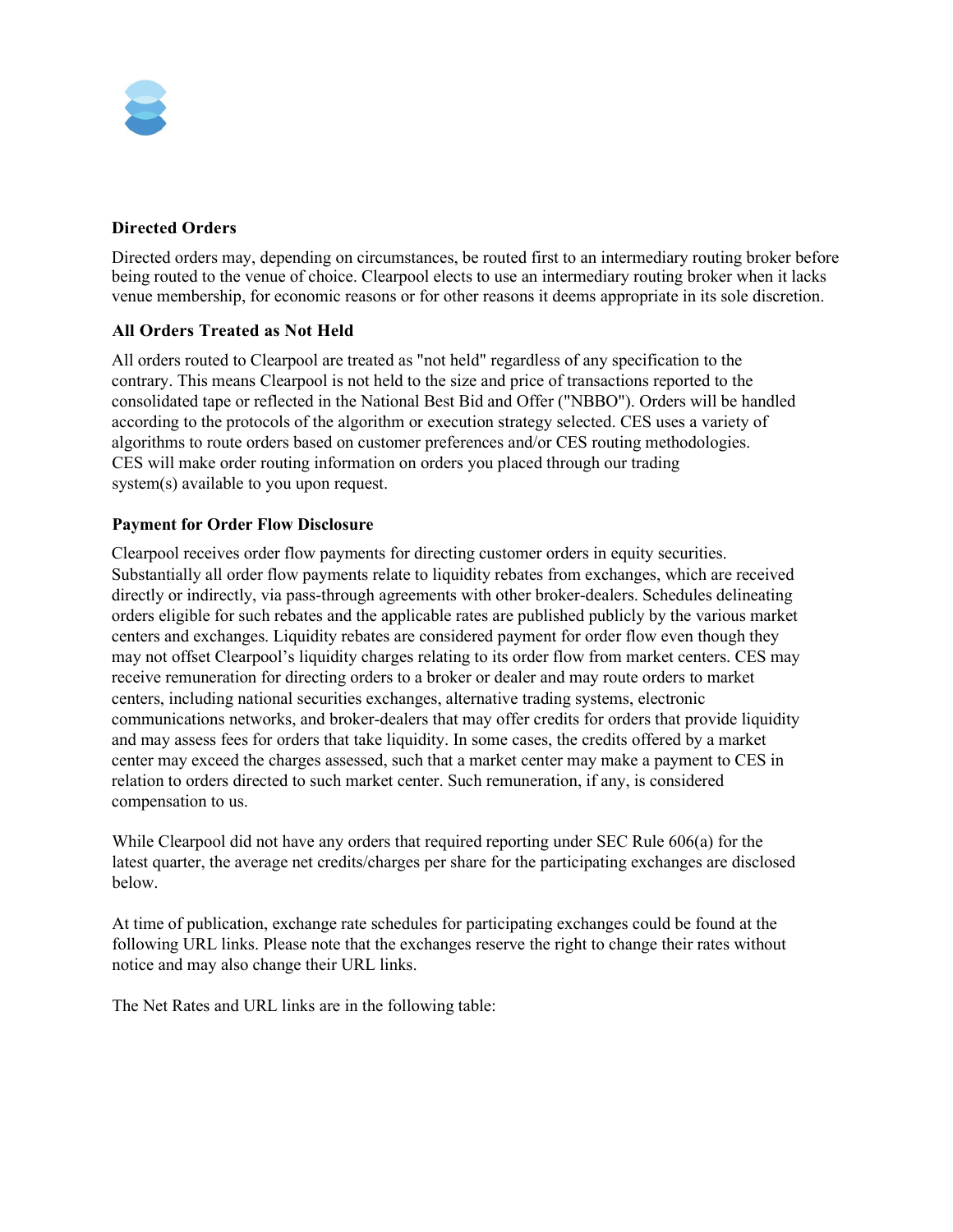| <b>Exchange</b>     | <b>Published Rates</b>                                                             | <b>Net Rate (Per Share)</b> |
|---------------------|------------------------------------------------------------------------------------|-----------------------------|
|                     |                                                                                    |                             |
| BATS-Y              | https://markets.cboe.com/us/equities/membership/fee_schedule/byx/                  | 0.00062                     |
|                     |                                                                                    |                             |
| BATS-Z              | https://markets.cboe.com/us/equities/membership/fee_schedule/byz/                  | $-0.00044$                  |
|                     |                                                                                    |                             |
| <b>EDGA</b>         | https://markets.cboe.com/us/equities/membership/fee_schedule/edga/                 | $-0.00023$                  |
|                     |                                                                                    |                             |
| <b>EDGX</b>         | https://markets.cboe.com/us/equities/membership/fee schedule/edgx/                 | 0.00012                     |
|                     |                                                                                    |                             |
| <b>EPRL</b>         | https://www.miaxoptions.com/fees/pearl-equities                                    | 0.00236                     |
| Investors'          |                                                                                    |                             |
| Exchange            | https://iextrading.com/trading/fees/                                               | 0.00093                     |
|                     |                                                                                    |                             |
| <b>LTSE</b>         | https://longtermstockexchange.com/market                                           | 0.00005                     |
|                     |                                                                                    |                             |
| <b>MEMX</b>         | https://info.memxtrading.com/fee-schedule/                                         | 0.00028                     |
|                     |                                                                                    |                             |
| Nasdaq              | https://www.nasdaqtrader.com/Trader.aspx?id=PriceListTrading2                      | 0.00036                     |
|                     |                                                                                    |                             |
| Nasdaq BX           | https://www.nasdaqtrader.com/Trader.aspx?id=bx pricing                             | 0.00167                     |
|                     |                                                                                    |                             |
| Nasdag PSX          | https://www.nasdagtrader.com/Trader.aspx?id=PSX_Pricing                            | 0.00253                     |
|                     |                                                                                    |                             |
| <b>NYSE</b>         | https://www.nyse.com/publicdocs/nyse/markets/nyse/NYSE_Price_List.pdf              | 0.00057                     |
| <b>NYSE</b>         | https://www.nyse.com/publicdocs/nyse/markets/nyse-                                 |                             |
| American            | american/NYSE America Equities Price List.pdf                                      | 0.00138                     |
|                     | https://www.nyse.com/publicdocs/nyse/markets/nyse-                                 |                             |
| <b>NYSE ARCA</b>    | arca/NYSE Arca Marketplace Fees.pdf                                                | $-0.00089$                  |
|                     |                                                                                    |                             |
| <b>NYSE Chicago</b> | https://www.nyse.com/publicdocs/nyse/NYSE Chicago Fee Schedule.pdf                 | 0.00106                     |
| <b>NYSE</b>         | https://www.nyse.com/publicdocs/nyse/regulation/nyse/NYSE National Schedule of Fee |                             |
| National            | s.pdf                                                                              | 0.00007                     |

 In addition to the aforementioned liquidity rebates, the Firm may also receive remuneration from certain market venues under limited circumstances. These limited arrangements are generally pursuant to an agreement between the market venue and a client/customer of the Firm.

The source and nature of any compensation received in connection with any particulartransaction and the identities of the venues to which orders were routed for execution in the prior sixmonths, whether orders were directed or non-directed orders, and the time of the transactions, if any,that resulted from such orders will be disclosed to Customers upon written request.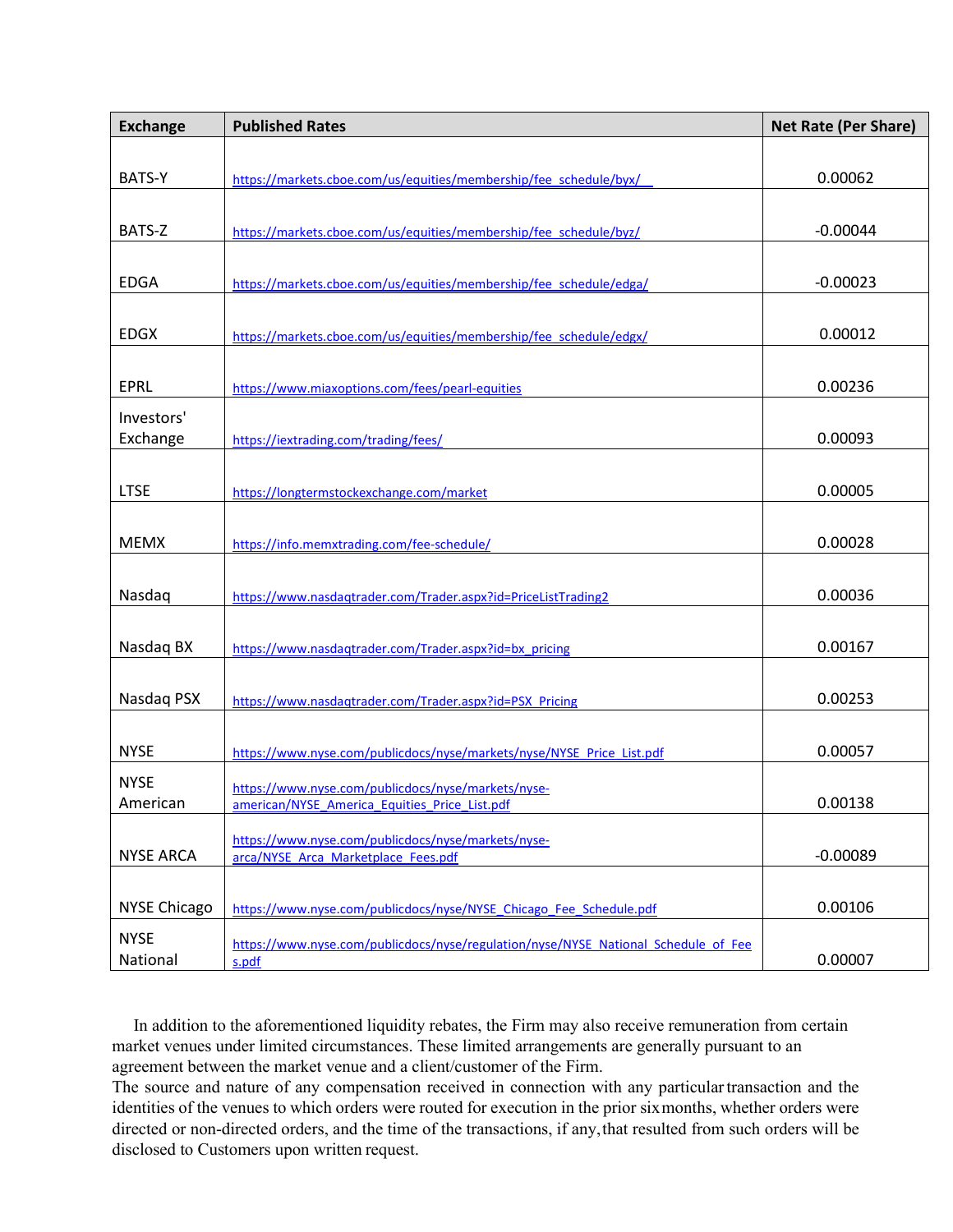### **Execution Capacity Disclosure**

Clearpool may execute any order on an agency or riskless principal capacity at Clearpool's discretion and may act in more than one capacity on a given order.

*Disclaimer*

*While Clearpool has made its best efforts to provide accurate information in this report, Clearpool does not guarantee or represent that this report is accurate or complete. Many factors may contribute to inaccuracies in this report. Clearpool disclaims any liability for incidental, consequential, direct or indirect damages that may result from reliance on this report.*



For more information regarding Clearpool's order routing practices, please contact us at:

Clearpool Execution Services, LLC 17 State Street, 38th Floor New York, NY 10004 Attn: Compliance Department Tel: (212) 531-8548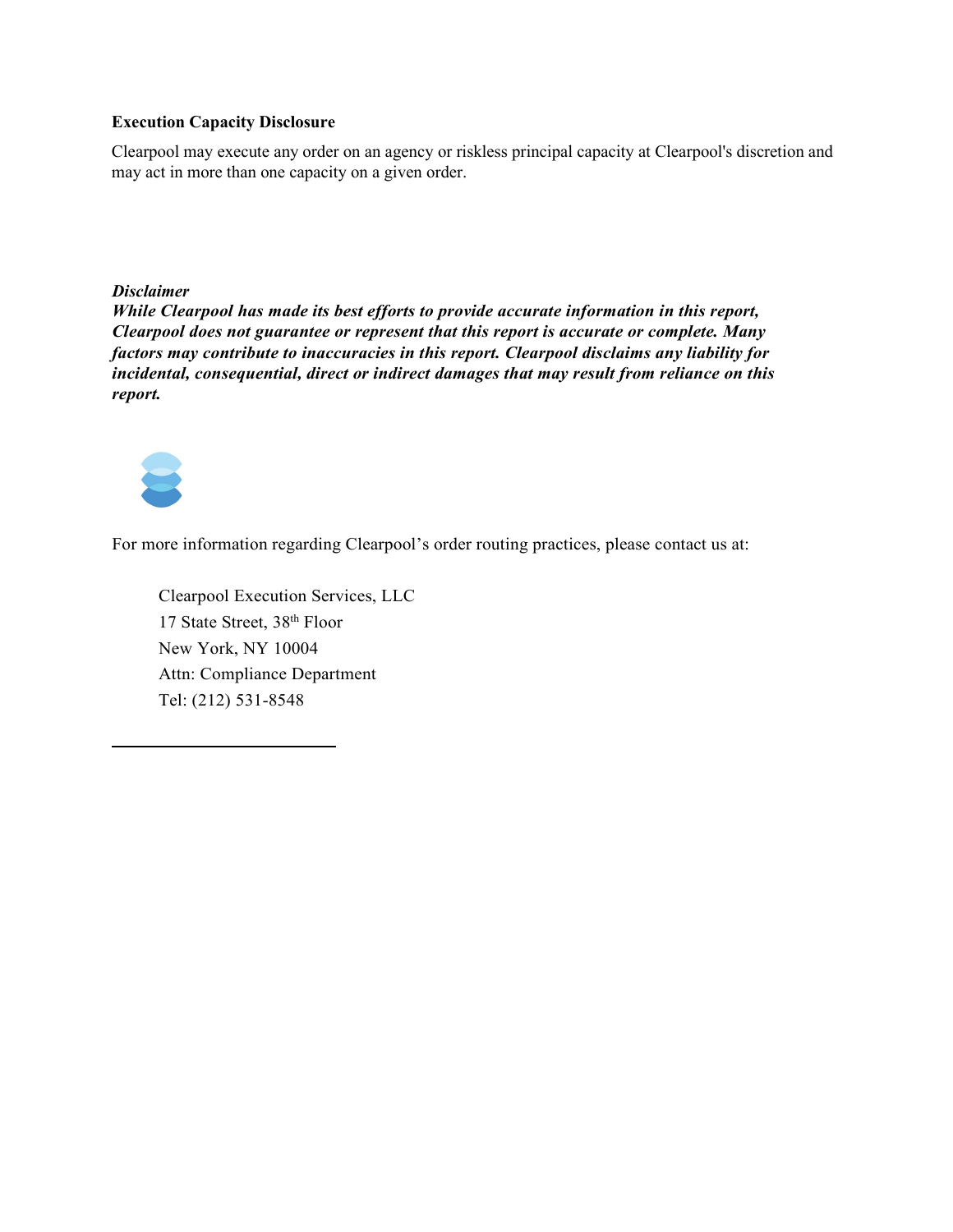# Clearpool Execution Services, LLC - Held NMS Stocks and Options Order Routing Public Report

Generated on Fri Jan 07 2022 03:37:01 GMT-0500 (Eastern Standard Time)

### 4th Quarter, 2021

### October 2021

### S&P 500 Stocks

#### Summary

| <b>Non-Directed Orders</b><br>as % of All Orders | Market Orders as % of<br><b>Non-Directed Orders</b> | Marketable Limit<br>Orders as % of Non-<br><b>Directed Orders</b> | Non-Marketable Limit<br>Orders as % of Non-<br><b>Directed Orders</b> | Other Orders as % of<br><b>Non-Directed Orders</b> |
|--------------------------------------------------|-----------------------------------------------------|-------------------------------------------------------------------|-----------------------------------------------------------------------|----------------------------------------------------|
| 0.00                                             | 0.00                                                | 0.00                                                              | 0.00                                                                  | 0.00                                               |

#### Venues

| Venue -<br>Non-<br>directed<br>Order<br>Flow | Non-<br><b>Directed</b><br>Orders (%) | <b>Market</b><br><b>Orders</b> | Marketable<br><b>Limit Orders</b> | Non-<br>Marketable<br><b>Limit Orders</b> | Other<br>Orders | Net Payment<br>Paid/Received for<br><b>Market</b><br>Orders(USD) | <b>Net Payment Paid/</b><br><b>Received for Market</b><br>Orders (cents per<br>hundred shares) | <b>Net Payment Paid/</b><br><b>Received for</b><br><b>Marketable Limit</b><br>Orders(USD) | <b>Net Payment Paid/</b><br><b>Received for</b><br><b>Marketable Limit</b><br>Orders (cents per<br>hundred shares) | Net Payment Paid/<br><b>Received for Non-</b><br><b>Marketable Limit</b><br>Orders(USD) | <b>Net Payment Paid/</b><br><b>Received for Non-</b><br><b>Marketable Limit</b><br>Orders (cents per<br>hundred shares) | <b>Net Payment</b><br>Paid/Received for<br>Other<br>Orders(USD) | <b>Net Payment Paid/</b><br><b>Received for Other</b><br>Orders cents per<br>hundred shares) |
|----------------------------------------------|---------------------------------------|--------------------------------|-----------------------------------|-------------------------------------------|-----------------|------------------------------------------------------------------|------------------------------------------------------------------------------------------------|-------------------------------------------------------------------------------------------|--------------------------------------------------------------------------------------------------------------------|-----------------------------------------------------------------------------------------|-------------------------------------------------------------------------------------------------------------------------|-----------------------------------------------------------------|----------------------------------------------------------------------------------------------|
|----------------------------------------------|---------------------------------------|--------------------------------|-----------------------------------|-------------------------------------------|-----------------|------------------------------------------------------------------|------------------------------------------------------------------------------------------------|-------------------------------------------------------------------------------------------|--------------------------------------------------------------------------------------------------------------------|-----------------------------------------------------------------------------------------|-------------------------------------------------------------------------------------------------------------------------|-----------------------------------------------------------------|----------------------------------------------------------------------------------------------|

#### Material Aspects:

### October 2021

### Non-S&P 500 Stocks

#### Summary

| <b>Non-Directed Orders</b><br>as % of All Orders | Market Orders as % of<br><b>Non-Directed Orders</b> | Marketable Limit<br>Orders as % of Non-<br><b>Directed Orders</b> | Non-Marketable Limit<br>Orders as % of Non-<br><b>Directed Orders</b> | Other Orders as % of<br><b>Non-Directed Orders</b> |
|--------------------------------------------------|-----------------------------------------------------|-------------------------------------------------------------------|-----------------------------------------------------------------------|----------------------------------------------------|
| 0.00                                             | 0.00                                                | 0.00                                                              | 0.00                                                                  | 0.00                                               |

#### Venues

| Venue -<br>Non-<br>directed | <b>Non-</b><br>Directed | <b>Market</b><br>Orders<br>$\%$ | Marketable<br><b>Limit Orders</b> | Non-<br>Marketable<br><b>Limit Orders</b> | Other<br><b>Orders</b> | <b>Net Payment</b><br>Paid/Received for<br><b>Market</b> | <b>Net Payment Paid/</b><br><b>Received for Market</b><br>Orders (cents per | Net Payment Paid/<br><b>Received for</b><br><b>Marketable Limit</b> | Net Payment Paid/<br><b>Received for</b><br><b>Marketable Limit</b> | Net Payment Paid/<br><b>Received for Non-</b><br><b>Marketable Limit</b> | <b>Net Payment Paid/</b><br><b>Received for Non-</b><br><b>Marketable Limit</b> | <b>Net Payment</b><br>Paid/Received for<br>Other | <b>Net Payment Paid/</b><br><b>Received for Other</b><br>Orders(cents per |
|-----------------------------|-------------------------|---------------------------------|-----------------------------------|-------------------------------------------|------------------------|----------------------------------------------------------|-----------------------------------------------------------------------------|---------------------------------------------------------------------|---------------------------------------------------------------------|--------------------------------------------------------------------------|---------------------------------------------------------------------------------|--------------------------------------------------|---------------------------------------------------------------------------|
| Order<br>Flow               |                         |                                 |                                   |                                           |                        | Orders(USD)                                              | hundred shares)                                                             | Orders(USD)                                                         | Orders (cents per<br>hundred shares)                                | Orders(USD)                                                              | Orders (cents per<br>hundred shares)                                            | Orders(USD)                                      | hundred shares)                                                           |

#### Material Aspects:

# October 2021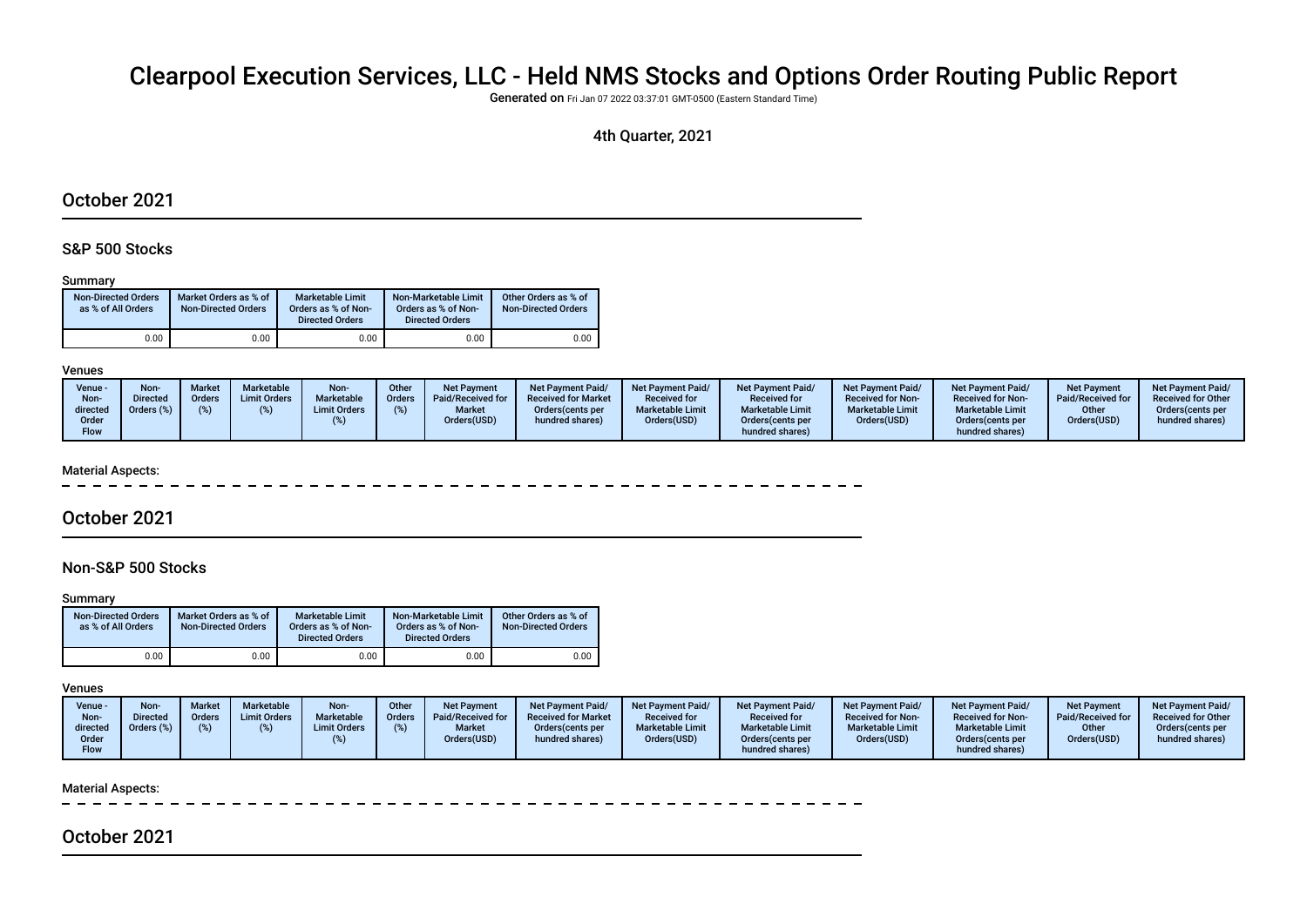# Option Contracts

#### Summary

| <b>Non-Directed Orders</b><br>as % of All Orders | Market Orders as % of<br><b>Non-Directed Orders</b> | <b>Marketable Limit</b><br>Orders as % of Non-<br><b>Directed Orders</b> | Non-Marketable Limit<br>Orders as % of Non-<br><b>Directed Orders</b> | Other Orders as % of<br><b>Non-Directed Orders</b> |
|--------------------------------------------------|-----------------------------------------------------|--------------------------------------------------------------------------|-----------------------------------------------------------------------|----------------------------------------------------|
| 0.00                                             | 0.00                                                | 0.00                                                                     | 0.00                                                                  | 0.00                                               |

#### Venues

| hundred shares)<br>hundred shares)<br>Flow | Non-<br>directed<br>Order | Marketable<br><b>Limit Orders</b><br>)irected<br>Orders<br>Jrders (%)<br><b>Limit Orders</b> | <b>Orders</b> | <b>Received for Market</b><br>Paid/Received for<br><b>Market</b><br>Orders (cents per<br>Orders(USD)<br>hundred shares) | <b>Received for</b><br><b>Marketable Limit</b><br>Orders(USD) | <b>Received for</b><br><b>Marketable Limit</b><br>Orders (cents per | <b>Received for Non-</b><br><b>Marketable Limit</b><br>Orders(USD) | <b>Received for Non-</b><br><b>Marketable Limit</b><br>Orders(cents per | Paid/Received for<br>Other<br>Orders(USD) | <b>Received for Other</b><br>Orders (cents per<br>hundred shares) |
|--------------------------------------------|---------------------------|----------------------------------------------------------------------------------------------|---------------|-------------------------------------------------------------------------------------------------------------------------|---------------------------------------------------------------|---------------------------------------------------------------------|--------------------------------------------------------------------|-------------------------------------------------------------------------|-------------------------------------------|-------------------------------------------------------------------|
|--------------------------------------------|---------------------------|----------------------------------------------------------------------------------------------|---------------|-------------------------------------------------------------------------------------------------------------------------|---------------------------------------------------------------|---------------------------------------------------------------------|--------------------------------------------------------------------|-------------------------------------------------------------------------|-------------------------------------------|-------------------------------------------------------------------|

# Material Aspects:

# November 2021

### S&P 500 Stocks

#### Summary

| <b>Non-Directed Orders</b><br>as % of All Orders | Market Orders as % of<br><b>Non-Directed Orders</b> | <b>Marketable Limit</b><br>Orders as % of Non-<br><b>Directed Orders</b> | Non-Marketable Limit<br>Orders as % of Non-<br><b>Directed Orders</b> | Other Orders as % of<br><b>Non-Directed Orders</b> |
|--------------------------------------------------|-----------------------------------------------------|--------------------------------------------------------------------------|-----------------------------------------------------------------------|----------------------------------------------------|
| 0.00                                             | 0.00                                                | 0.00                                                                     | 0.00                                                                  | 0.00                                               |

### Venues

| Venue -<br>Non-<br>directed<br>Order<br>Flow | Non-<br>Directed<br>Orders (%) | <b>Market</b><br><b>Orders</b> | Marketable<br><b>Limit Orders</b> | Non-<br><b>Marketable</b><br><b>Limit Orders</b> | Other<br>Orders | <b>Net Payment</b><br>Paid/Received for<br><b>Market</b><br>Orders(USD) | Net Payment Paid/<br><b>Received for Market</b><br>Orders (cents per<br>hundred shares) | Net Payment Paid/<br><b>Received for</b><br><b>Marketable Limit</b><br>Orders(USD) | <b>Net Payment Paid/</b><br><b>Received for</b><br><b>Marketable Limit</b><br>Orders(cents per<br>hundred shares) | Net Payment Paid/<br><b>Received for Non-</b><br><b>Marketable Limit</b><br>Orders(USD) | Net Payment Paid/<br><b>Received for Non-</b><br><b>Marketable Limit</b><br>Orders(cents per<br>hundred shares) | <b>Net Payment</b><br>Paid/Received for<br>Other<br>Orders(USD) | <b>Net Payment Paid/</b><br><b>Received for Other</b><br>Orders(cents per<br>hundred shares) |
|----------------------------------------------|--------------------------------|--------------------------------|-----------------------------------|--------------------------------------------------|-----------------|-------------------------------------------------------------------------|-----------------------------------------------------------------------------------------|------------------------------------------------------------------------------------|-------------------------------------------------------------------------------------------------------------------|-----------------------------------------------------------------------------------------|-----------------------------------------------------------------------------------------------------------------|-----------------------------------------------------------------|----------------------------------------------------------------------------------------------|
|----------------------------------------------|--------------------------------|--------------------------------|-----------------------------------|--------------------------------------------------|-----------------|-------------------------------------------------------------------------|-----------------------------------------------------------------------------------------|------------------------------------------------------------------------------------|-------------------------------------------------------------------------------------------------------------------|-----------------------------------------------------------------------------------------|-----------------------------------------------------------------------------------------------------------------|-----------------------------------------------------------------|----------------------------------------------------------------------------------------------|

# Material Aspects:<br> $= -$

 $\overline{a}$ 

# November 2021

### Non-S&P 500 Stocks

Summary

| <b>Non-Directed Orders</b><br>as % of All Orders | Market Orders as % of<br><b>Non-Directed Orders</b> | <b>Marketable Limit</b><br>Orders as % of Non-<br><b>Directed Orders</b> | Non-Marketable Limit<br>Orders as % of Non-<br><b>Directed Orders</b> | Other Orders as % of<br><b>Non-Directed Orders</b> |
|--------------------------------------------------|-----------------------------------------------------|--------------------------------------------------------------------------|-----------------------------------------------------------------------|----------------------------------------------------|
| 0.00                                             | 0.00                                                | 0.00                                                                     | 0.00                                                                  | 0.00                                               |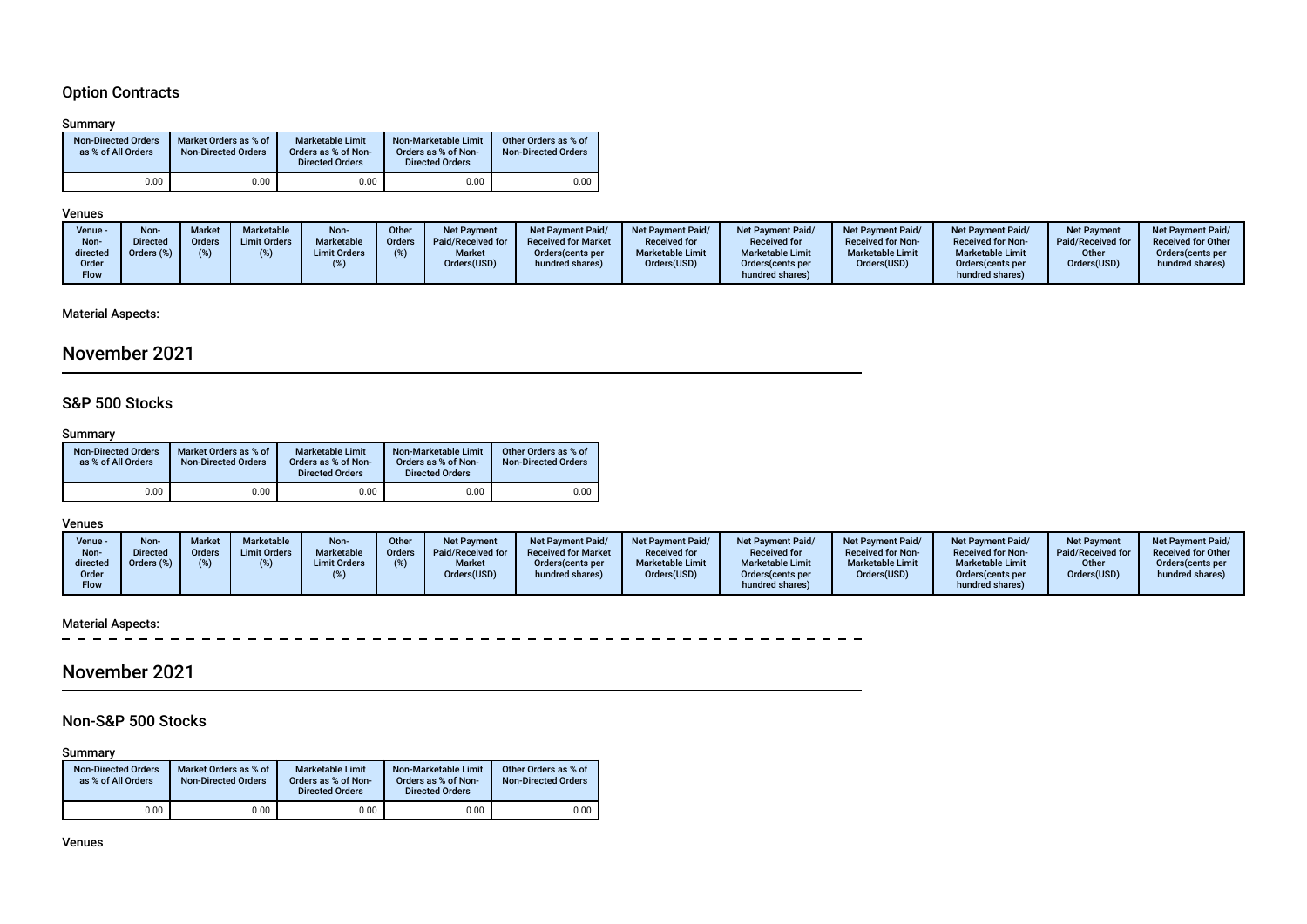| Venue -<br>Non-<br>directed<br>Order<br><b>Flow</b> | <b>Non</b><br><b>Directed</b><br>Orders (%) | <b>Market</b><br><b>Orders</b><br>(96) | Marketable<br><b>Limit Orders</b> | Non-<br>Marketable<br><b>Limit Orders</b> | Other<br><b>Orders</b> | <b>Net Payment</b><br>Paid/Received for<br><b>Market</b><br>Orders(USD) | <b>Net Payment Paid/</b><br><b>Received for Market</b><br>Orders (cents per<br>hundred shares) | Net Payment Paid/<br><b>Received for</b><br><b>Marketable Limit</b><br>Orders(USD) | <b>Net Payment Paid/</b><br><b>Received for</b><br><b>Marketable Limit</b><br>Orders(cents per<br>hundred shares) | <b>Net Payment Paid/</b><br><b>Received for Non-</b><br><b>Marketable Limit</b><br>Orders(USD) | <b>Net Payment Paid/</b><br><b>Received for Non-</b><br><b>Marketable Limit</b><br>Orders(cents per<br>hundred shares) | <b>Net Payment</b><br>Paid/Received for<br>Other<br>Orders(USD) | <b>Net Payment Paid/</b><br><b>Received for Other</b><br>Orders(cents per<br>hundred shares) |
|-----------------------------------------------------|---------------------------------------------|----------------------------------------|-----------------------------------|-------------------------------------------|------------------------|-------------------------------------------------------------------------|------------------------------------------------------------------------------------------------|------------------------------------------------------------------------------------|-------------------------------------------------------------------------------------------------------------------|------------------------------------------------------------------------------------------------|------------------------------------------------------------------------------------------------------------------------|-----------------------------------------------------------------|----------------------------------------------------------------------------------------------|
|-----------------------------------------------------|---------------------------------------------|----------------------------------------|-----------------------------------|-------------------------------------------|------------------------|-------------------------------------------------------------------------|------------------------------------------------------------------------------------------------|------------------------------------------------------------------------------------|-------------------------------------------------------------------------------------------------------------------|------------------------------------------------------------------------------------------------|------------------------------------------------------------------------------------------------------------------------|-----------------------------------------------------------------|----------------------------------------------------------------------------------------------|

#### Material Aspects:

 $\sim$   $\sim$ 

# November 2021

### Option Contracts

### Summary

| <b>Non-Directed Orders</b><br>as % of All Orders | Market Orders as % of<br><b>Non-Directed Orders</b> | Marketable Limit<br>Orders as % of Non-<br><b>Directed Orders</b> | Non-Marketable Limit<br>Orders as % of Non-<br><b>Directed Orders</b> | Other Orders as % of<br><b>Non-Directed Orders</b> |
|--------------------------------------------------|-----------------------------------------------------|-------------------------------------------------------------------|-----------------------------------------------------------------------|----------------------------------------------------|
| 0.00                                             | 00.כ                                                | 0.00                                                              | 0.00                                                                  | 0.00                                               |

#### Venues

| Venue -<br>Non-<br>directed<br>Order | <b>Non-</b><br><b>Directed</b><br>Orders (%) | <b>Market</b><br><b>Orders</b> | Marketable<br><b>Limit Orders</b> | Non-<br>Marketable<br><b>Limit Orders</b> | Other<br><b>Orders</b> | <b>Net Payment</b><br>Paid/Received for<br><b>Market</b><br>Orders(USD) | <b>Net Payment Paid/</b><br><b>Received for Market</b><br>Orders(cents per<br>hundred shares) | <b>Net Payment Paid/</b><br><b>Received for</b><br><b>Marketable Limit</b><br>Orders(USD) | <b>Net Payment Paid/</b><br><b>Received for</b><br><b>Marketable Limit</b><br>Orders (cents per | Net Payment Paid/<br><b>Received for Non-</b><br><b>Marketable Limit</b><br>Orders(USD) | <b>Net Payment Paid/</b><br><b>Received for Non-</b><br><b>Marketable Limit</b><br>Orders(cents per | <b>Net Payment</b><br>Paid/Received for<br>Other<br>Orders(USD) | <b>Net Payment Paid/</b><br><b>Received for Other</b><br>Orders(cents per<br>hundred shares) |
|--------------------------------------|----------------------------------------------|--------------------------------|-----------------------------------|-------------------------------------------|------------------------|-------------------------------------------------------------------------|-----------------------------------------------------------------------------------------------|-------------------------------------------------------------------------------------------|-------------------------------------------------------------------------------------------------|-----------------------------------------------------------------------------------------|-----------------------------------------------------------------------------------------------------|-----------------------------------------------------------------|----------------------------------------------------------------------------------------------|
| Flow                                 |                                              |                                |                                   |                                           |                        |                                                                         |                                                                                               |                                                                                           | hundred shares)                                                                                 |                                                                                         | hundred shares)                                                                                     |                                                                 |                                                                                              |

Material Aspects:

# December 2021

### S&P 500 Stocks

#### Summary

| <b>Non-Directed Orders</b><br>as % of All Orders |          | Market Orders as % of<br><b>Non-Directed Orders</b> | <b>Marketable Limit</b><br>Orders as % of Non-<br><b>Directed Orders</b> | Non-Marketable Limit<br>Orders as % of Non-<br><b>Directed Orders</b> | Other Orders as % of<br><b>Non-Directed Orders</b> |
|--------------------------------------------------|----------|-----------------------------------------------------|--------------------------------------------------------------------------|-----------------------------------------------------------------------|----------------------------------------------------|
|                                                  | $0.00\,$ | 0.00                                                | 0.00                                                                     | 0.00                                                                  | 0.00                                               |

### Venues

| Venue -<br>Non-<br>directed<br>Order<br>Flow | Nlon<br>)irected<br>$Jrders (\%)$ | Market<br>Orders | <b>Marketable</b><br><b>Limit Orders</b> | Non-<br>Marketable<br><b>Limit Orders</b> | <b>Other</b><br>Orders | <b>Net Payment</b><br>Paid/Received for<br><b>Market</b><br>Orders(USD) | <b>Net Payment Paid/</b><br><b>Received for Market</b><br>Orders (cents per<br>hundred shares) | <b>Net Payment Paid/</b><br><b>Received for</b><br><b>Marketable Limit</b><br>Orders(USD) | <b>Net Payment Paid/</b><br><b>Received for</b><br><b>Marketable Limit</b><br>Orders(cents per<br>hundred shares) | <b>Net Payment Paid/</b><br><b>Received for Non-</b><br><b>Marketable Limit</b><br>Orders(USD) | <b>Net Payment Paid/</b><br><b>Received for Non-</b><br><b>Marketable Limit</b><br>Orders(cents per<br>hundred shares) | <b>Net Payment</b><br>Paid/Received for<br>Other<br>Orders(USD) | <b>Net Payment Paid/</b><br><b>Received for Other</b><br>Orders(cents per<br>hundred shares) |
|----------------------------------------------|-----------------------------------|------------------|------------------------------------------|-------------------------------------------|------------------------|-------------------------------------------------------------------------|------------------------------------------------------------------------------------------------|-------------------------------------------------------------------------------------------|-------------------------------------------------------------------------------------------------------------------|------------------------------------------------------------------------------------------------|------------------------------------------------------------------------------------------------------------------------|-----------------------------------------------------------------|----------------------------------------------------------------------------------------------|
|----------------------------------------------|-----------------------------------|------------------|------------------------------------------|-------------------------------------------|------------------------|-------------------------------------------------------------------------|------------------------------------------------------------------------------------------------|-------------------------------------------------------------------------------------------|-------------------------------------------------------------------------------------------------------------------|------------------------------------------------------------------------------------------------|------------------------------------------------------------------------------------------------------------------------|-----------------------------------------------------------------|----------------------------------------------------------------------------------------------|

#### Material Aspects:

 $\sim$ ----------------- $\sim$ 

# December 2021